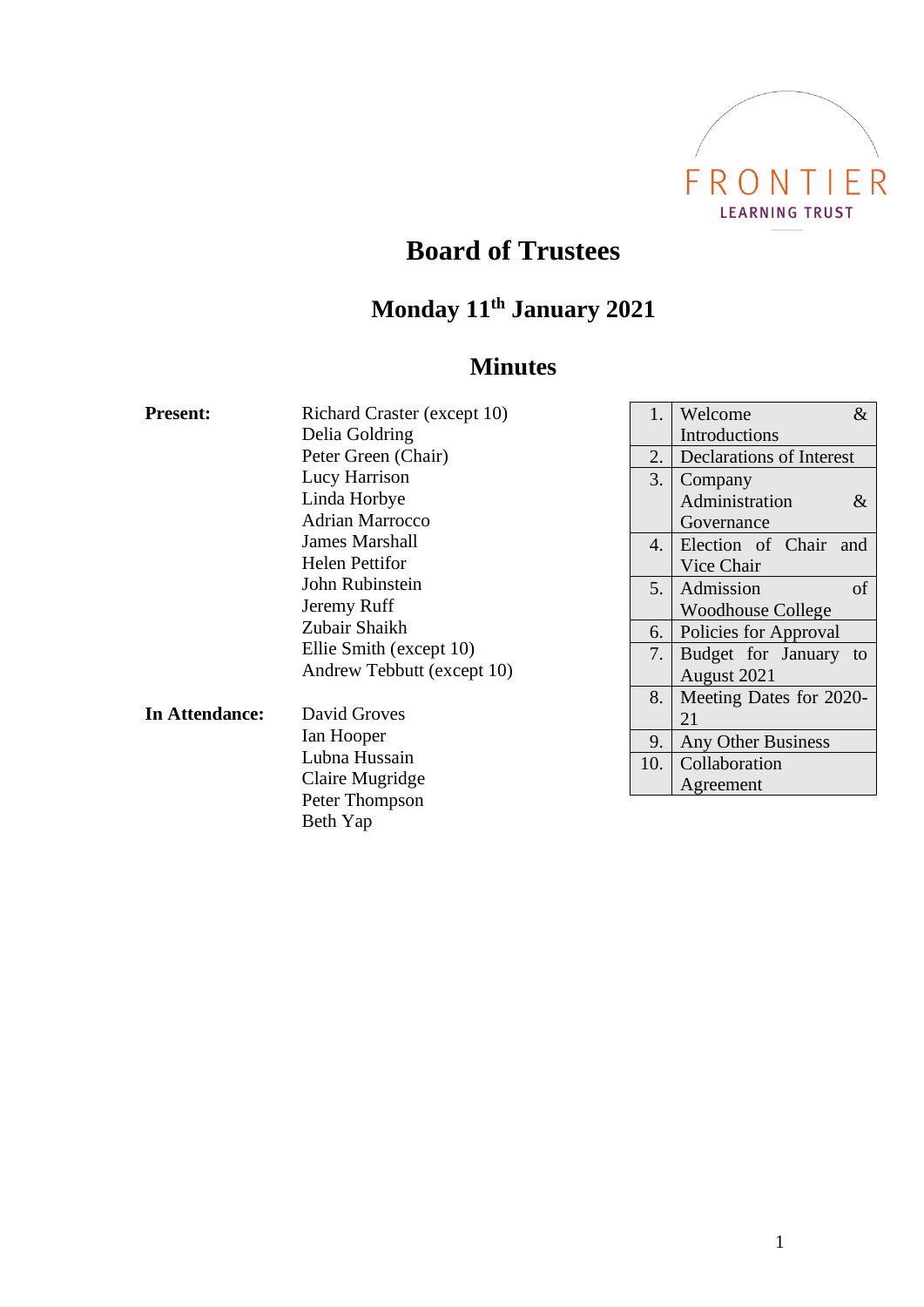| <b>Minute</b>    | <b>Decision /Action</b>                                                                                                                                                                                                                                                                                                                 | D/A          |
|------------------|-----------------------------------------------------------------------------------------------------------------------------------------------------------------------------------------------------------------------------------------------------------------------------------------------------------------------------------------|--------------|
| 2.               | To approve the Conflict of Interests policy.                                                                                                                                                                                                                                                                                            | D            |
| $\overline{2}$ . | Clerk to ensure that each member, trustee and governor complete the eligibility<br>document and Register of Interest form and these be placed on the Trust's website.                                                                                                                                                                   | $\mathbf{A}$ |
| 3.               | To agree the membership of the Audit & Compliance, Search & Governance and<br><b>Remuneration Committees.</b>                                                                                                                                                                                                                           | D            |
| 3.               | To appoint:<br>Delia Goldring as Safeguarding Trustee.<br>$\bullet$<br><b>Adrian Marrocco as Finance Trustee.</b><br>James Marshall as Equality, Diversity and Inclusion Trustee.                                                                                                                                                       | D            |
| 3.               | To appoint Beth Yap as Company Secretary with effect from 1 <sup>st</sup> January<br>$\bullet$<br>2021.                                                                                                                                                                                                                                 | D<br>D       |
|                  | To authorise the Chief Executive and Company Secretary to make the<br>$\bullet$<br>necessary arrangements for filing appropriate returns at Companies House.<br>To confirm John Rubinstein as the Chief Executive (for the purposes of the<br>$\bullet$<br>Articles of Association) and the Accounting Officer, and that the Chief      | D            |
|                  | Executive notifies this to the ESFA.<br>To confirm Claire Mugridge as the Chief Finance Officer, and that the<br>$\bullet$<br>Chief Executive notifies this to the ESFA.                                                                                                                                                                | D            |
| 4.               | To appoint Peter Green and Helen Pettifor as Chair and Vice Chair of the Board of<br>Trustees, respectively, until the end of the academic year. The Board noted that as<br>Chair of the Trustees, Peter would also become a member of the Trust.                                                                                       | D            |
| 5.               | To delegate authority to John Rubinstein, to discuss the future of the relationship<br>directly with BEAT.                                                                                                                                                                                                                              | D            |
| 6.               | To agree that the current Woodhouse policies should continue to be in force until<br>such time as they are reviewed within Frontier Learning Trust.                                                                                                                                                                                     | D            |
| 6.               | To approve the following policies, agreeing that they become operational<br>immediately:<br><b>Scheme of Delegation</b><br>$\bullet$<br><b>Governance Code of Conduct</b><br>$\bullet$<br><b>Complaints Procedure</b><br><b>Admissions Policy</b>                                                                                       | D            |
| 6.               | That a discussion on the definition of a partner school should be explored and<br>specified on the College website.                                                                                                                                                                                                                     | A            |
| 6,               | To delegate authority to the CEO (for Trust-wide policies) or Principal (for school<br>policies) to be able to make:<br>changes required to ensure ongoing compliance with legislation, statutory<br>guidance, or case law; and/or<br>minor administrative changes that do not change the substance of the<br>policy or its procedures. | D            |
| 7.               | A high-level tutorial on academy finances would be prepared by Claire Mugridge<br>and David Groves and delivered to those trustees who feel they would benefit.                                                                                                                                                                         | $\mathbf{A}$ |
| 7.               | To approve the submission of a CIF bid for phase 2 of the fire alarm system<br>upgrade (at an estimated cost of £240k, with the Trust contrinuting 15%)                                                                                                                                                                                 | D            |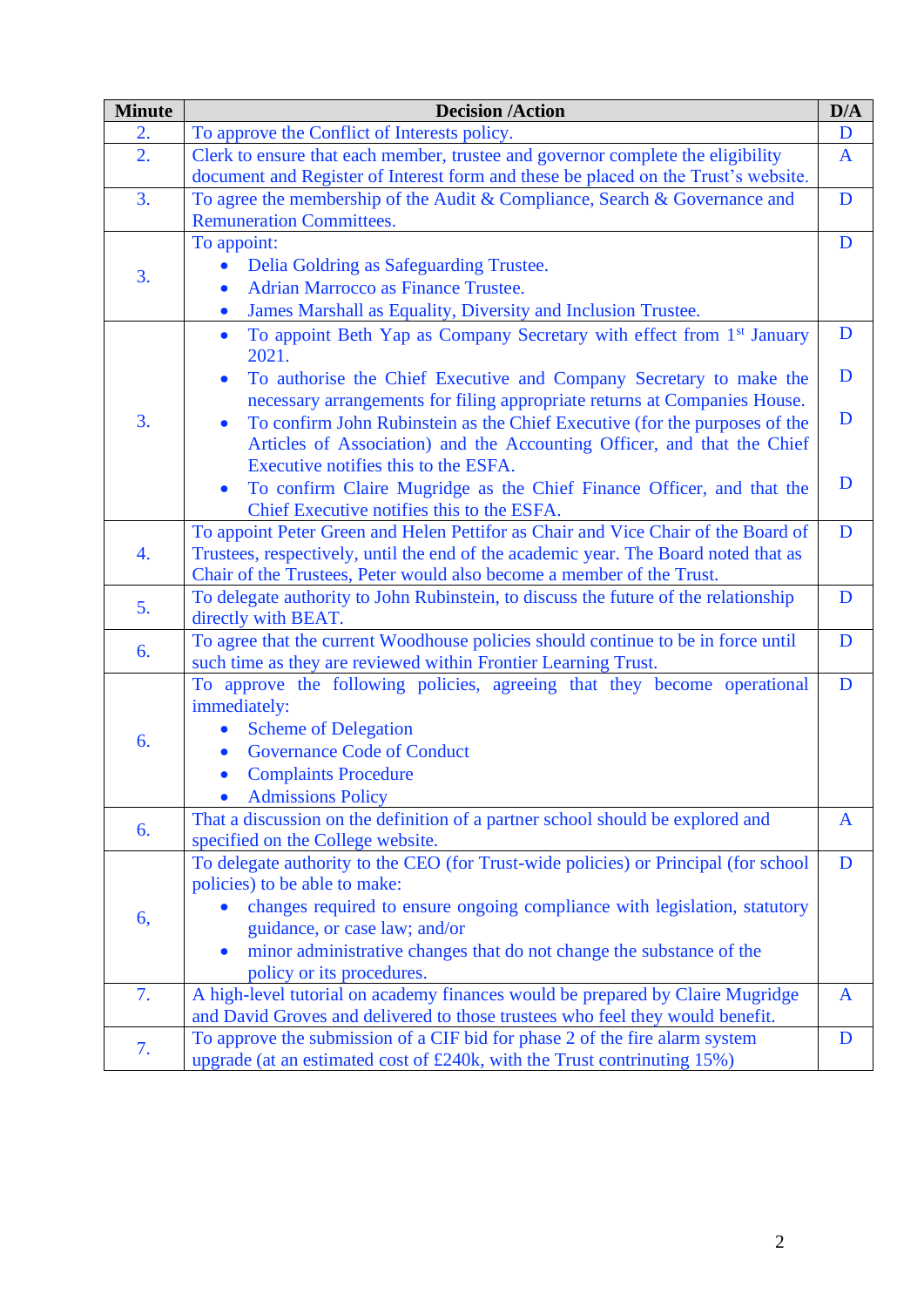| <b>Minute</b> | <b>Decision /Action</b>                                                          |  |
|---------------|----------------------------------------------------------------------------------|--|
| 7.            | To approve the 2020/21 budget.                                                   |  |
| 7.            | That the monthly management accounts would be sent to Peter Green (as Chair of   |  |
|               | Trustees), Adrian Marrocco and Ellie Smith for their informal review.            |  |
| 8.            | To agree the 2020/21 meeting dates for Board, Audit & Compliance, Search &       |  |
|               | Governance and Remuneration meetings were agreed.                                |  |
|               | To agree that the bank signatures and on-line access for Frontier Learning Trust |  |
|               | would remain as they were for Woodhouse College.                                 |  |
| 10.           | To approve entering into the Collaboration Agreement with Imperial College       |  |
|               | London.                                                                          |  |

#### **1. Welcome & Introductions**

Peter Green welcomed all attendees to the first meeting of the Frontier Learning Trust Board and introductions were made.

#### **2. Declarations of Interest**

Peter Green and Helen Pettifor declared an interest in item 4.

Richard Craster, Ellie Smith and Andrew Tebbutt declared an interest in item 10 and would withdraw from the meeting at this point.

David Groves informed the Board that the Academies Financial Handbook requires that all members, trustees and governors complete a register of interest declaration on appointment and at the start of each academic year. This should include financial and non-financial interests. **In response to a question from trustees**, David confirmed that a register of interest would need to be published on the Trust's website.

The Board reviewed and approved the Conflict of Interests policy. It was agreed that the Clerk would ensure that each member, trustee and governor complete the eligibility document and Register of Interest form and these are placed on the Trust's website.

#### **3. Company Administration and Governance**

The Board noted that a written resolution was passed by the three original trustees, Richard Craster, Helen Pettifor and Ellie Smith, on 5<sup>th</sup> December 2020. This resolution covered a number of administrative matters, such as changing the company financial year to match the academic year (which is a requirement of academy trusts); and provided the authority required for the admission of Woodhouse College on 1st January 2021.

The Board noted the members of Frontier Learning Trust:

- Tom Attwood
- Maggie Dallman
- Peter Green (if appointed as Chair of the Trustees)
- Ian Phillips
- Indhu Rubasingham

The Board then noted the Trustees of Frontier Learning Trust:

Decision

Action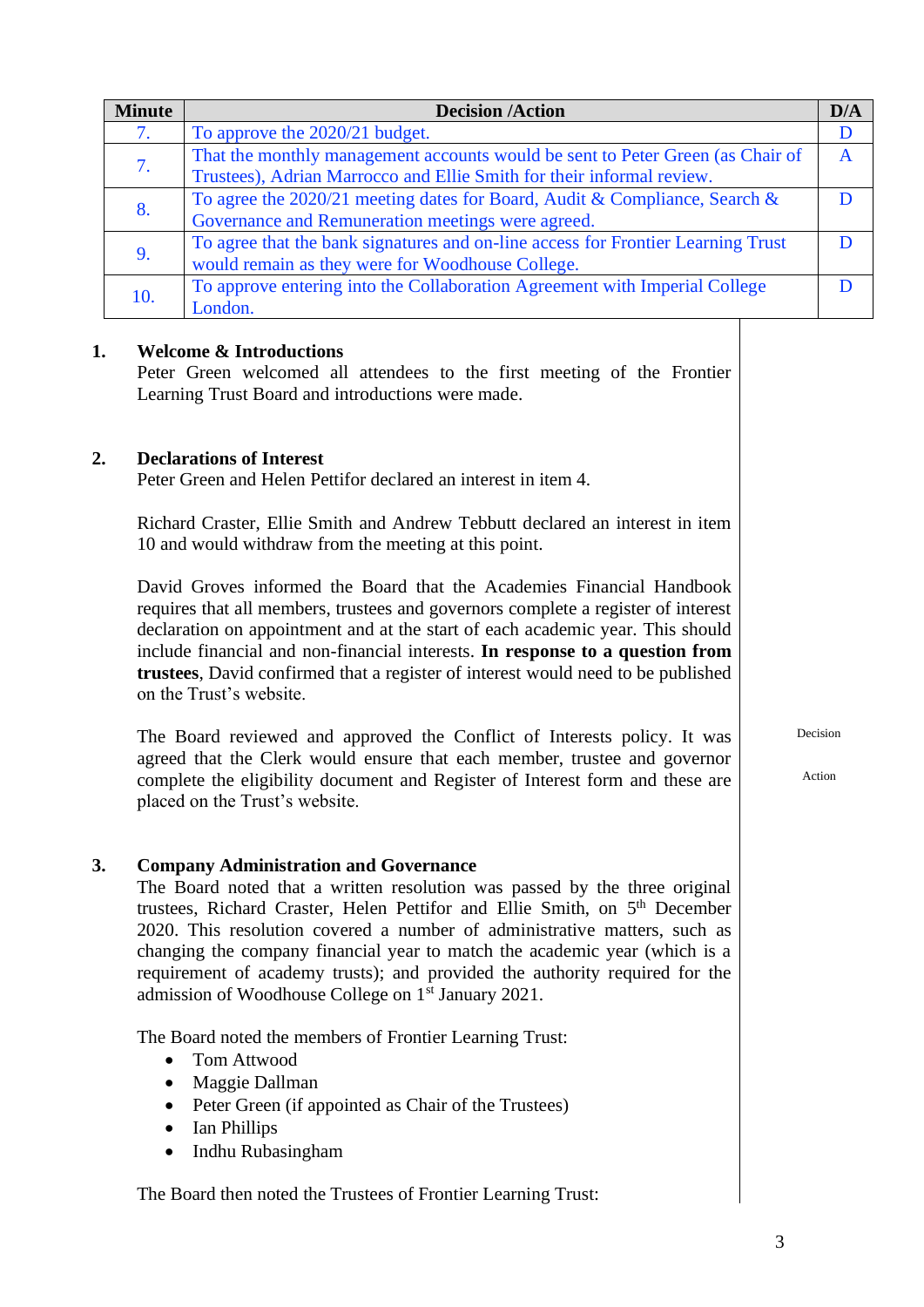|    | <b>Richard Craster</b><br>$\bullet$<br>Delia Goldring<br>$\bullet$<br>Peter Green<br>$\bullet$<br>Lucy Harrison<br>$\bullet$<br>Linda Horbye<br>$\bullet$<br>Adrian Marrocco<br>٠<br><b>James Marshall</b><br>$\bullet$<br><b>Helen Pettifor</b><br>$\bullet$<br>John Rubinstein (Ex officio)<br>$\bullet$<br>Jeremy Ruff<br>$\bullet$<br>Zubair Shaikh<br>$\bullet$<br>Ellie Smith<br>$\bullet$                                                                                                                                                                                                                             |          |
|----|------------------------------------------------------------------------------------------------------------------------------------------------------------------------------------------------------------------------------------------------------------------------------------------------------------------------------------------------------------------------------------------------------------------------------------------------------------------------------------------------------------------------------------------------------------------------------------------------------------------------------|----------|
|    | <b>Andrew Tebbutt</b>                                                                                                                                                                                                                                                                                                                                                                                                                                                                                                                                                                                                        |          |
|    | The Board then agreed the membership of its three committees; Audit $\&$<br>Compliance, Search & Governance and Remuneration.                                                                                                                                                                                                                                                                                                                                                                                                                                                                                                | Decision |
|    | The Board agreed to appoint:<br>Delia Goldring as Safeguarding Trustee.<br>$\bullet$<br>Adrian Marrocco as Finance Trustee.<br>$\bullet$<br>James Marshall as Equality, Diversity and Inclusion Trustee.<br>$\bullet$                                                                                                                                                                                                                                                                                                                                                                                                        | Decision |
|    | The Board then approved the composition and membership of the Woodhouse<br>College Local Governing Board from 1 <sup>st</sup> January 2021.                                                                                                                                                                                                                                                                                                                                                                                                                                                                                  |          |
|    | The Board agreed:<br>to appoint Beth Yap as Company Secretary with effect from 1 <sup>st</sup> January<br>2021.<br>to authorise the Chief Executive and Company Secretary to make the<br>$\bullet$<br>necessary arrangements for filing appropriate returns at Companies<br>House.<br>To confirm John Rubinstein as the Chief Executive (for the purposes of<br>٠<br>the Articles of Association) and the Accounting Officer, and that the<br>Chief Executive notifies this to the ESFA.<br>To confirm Claire Mugridge as the Chief Finance Officer, and that the<br>$\bullet$<br>Chief Executive notifies this to the ESFA. | Decision |
| 4. | <b>Election of Chair and Vice Chair</b><br>David Groves informed trustees that the Articles of Association require that the<br>Board elects a Chair and Vice Chair annually. Prior to this meeting, the Clerk<br>had invited all eligible trustees to stand for the position of Chair or Vice Chair.<br>The Board agreed to appoint Peter Green and Helen Pettifor as Chair and Vice<br>Chair of the Board of Trustees, respectively, until the end of the academic year.<br>The Board noted that as Chair of the Trustees, Peter would also become a<br>member of the Trust.                                                | Decision |
| 5. | <b>Admission of Woodhouse College</b><br>David Groves explained that the Written Resolution of the Trustees, that was                                                                                                                                                                                                                                                                                                                                                                                                                                                                                                        |          |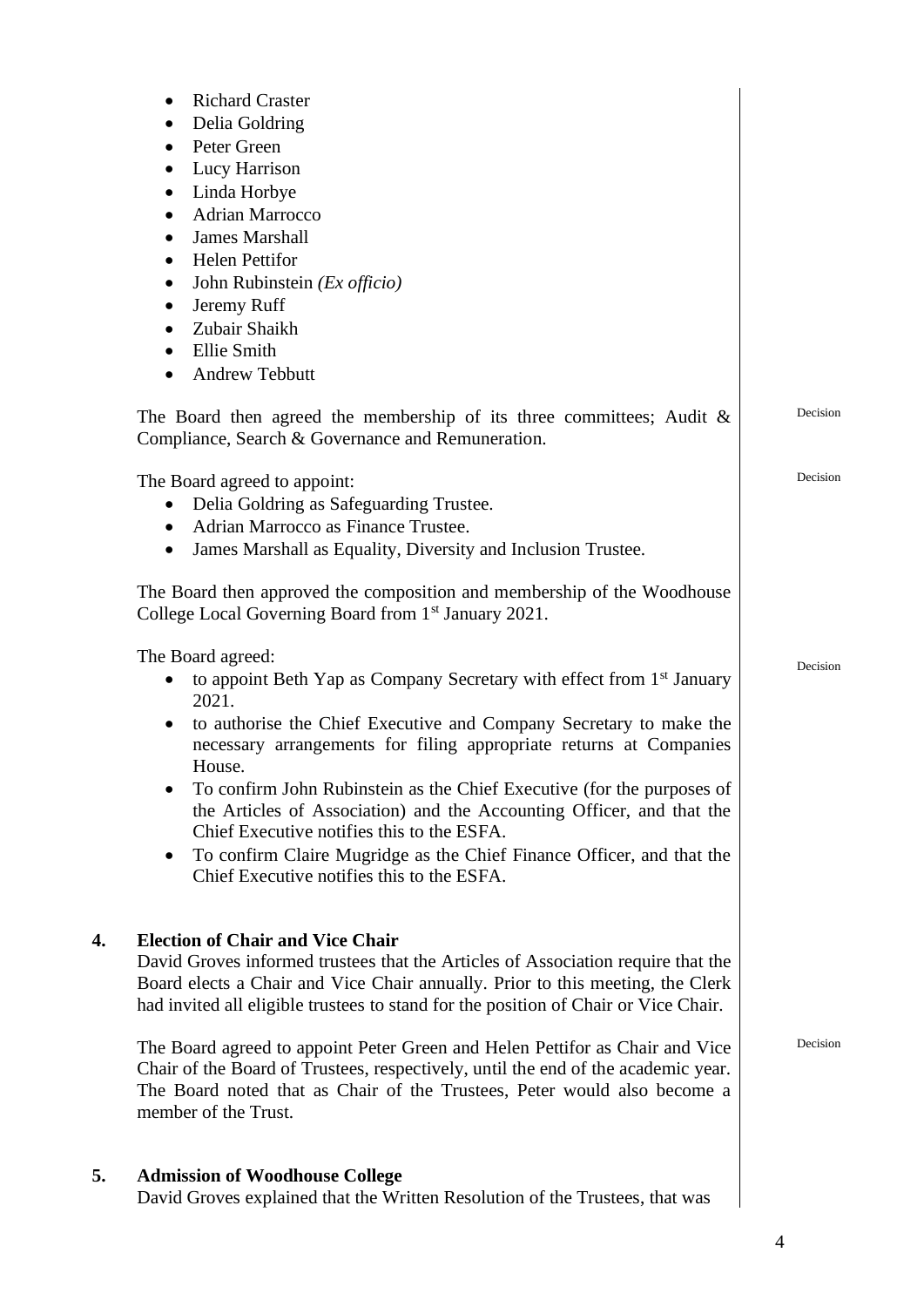passed on 5th December 2020, provided the necessary authorities (in conjunction with a similar set of resolutions that were passed by the Woodhouse College Corporation on 7th December 2020) to effect the admission to Frontier Learning Trust of Woodhouse College as a 16-19 academy.

The Board was informed that the written resolution included three conditions that needed to be satisfied before Woodhouse College could be admitted:

- That Frontier Learning Trust and the DfE enter into Funding Agreements. (This was completed 21<sup>st</sup> December 2020.)
- That Frontier Learning Trust, Woodhouse College and Barnet LGPD enter into a pensions agreement regarding the transfer of assets and liabilities from the College fund to the Frontier Learning Trust fund. (This legal document was completed following the DfE entering into the Funding Agreements.)
- That Woodhouse College pass a resolution to transfer its property, rights and liabilities to Frontier Learning Trust. (This resolution was passed on 7 December 2020. It had the same conditions regarding funding agreements and LGPS pensions agreement which were satisfied at the same time as for Frontier Learning Trust.)

As all conditions had been satisfied, Woodhouse College was admitted to Frontier Learning Trust on  $1<sup>st</sup>$  January 2021 with all necessary legal documents completed.

David informed the Board that the only issue outstanding was the agreement with the Barnet Education Arts Trust (BEAT). David reminded the Board that BEAT leases premises from the College. However, in addition to this, there is also a tripartite agreement, which includes London Borough of Barnet (LBB) and states that it must be consulted for the use of the premises, should BEAT cease to exist. However, LBB failed to complete the documentation on time which invalidated the tripartite agreement. Therefore, the Board agreed to delegate authority to John Rubinstein, to discuss the future of the relationship directly with BEAT.

#### **6. Policies for Approval**

David Groves reminded the Board that Woodhouse College currently has a suite of policies that allow it to operate effectively and in a compliant manner. The Board agreed that these policies continue to be in force until such time as they are reviewed within Frontier Learning Trust.

However, there were a number of additional policies that are required, for an academy, that the College did not previously have in place. The Board reviewed the following policies, agreeing that they become operational immediately:

- Scheme of Delegation
- Governance Code of Conduct
- Complaints Procedure
- Admissions Policy

The Chair informed the Board that the Scheme of Delegation was drafted by an appointed governance group, including representatives from Imperial College Action

Decision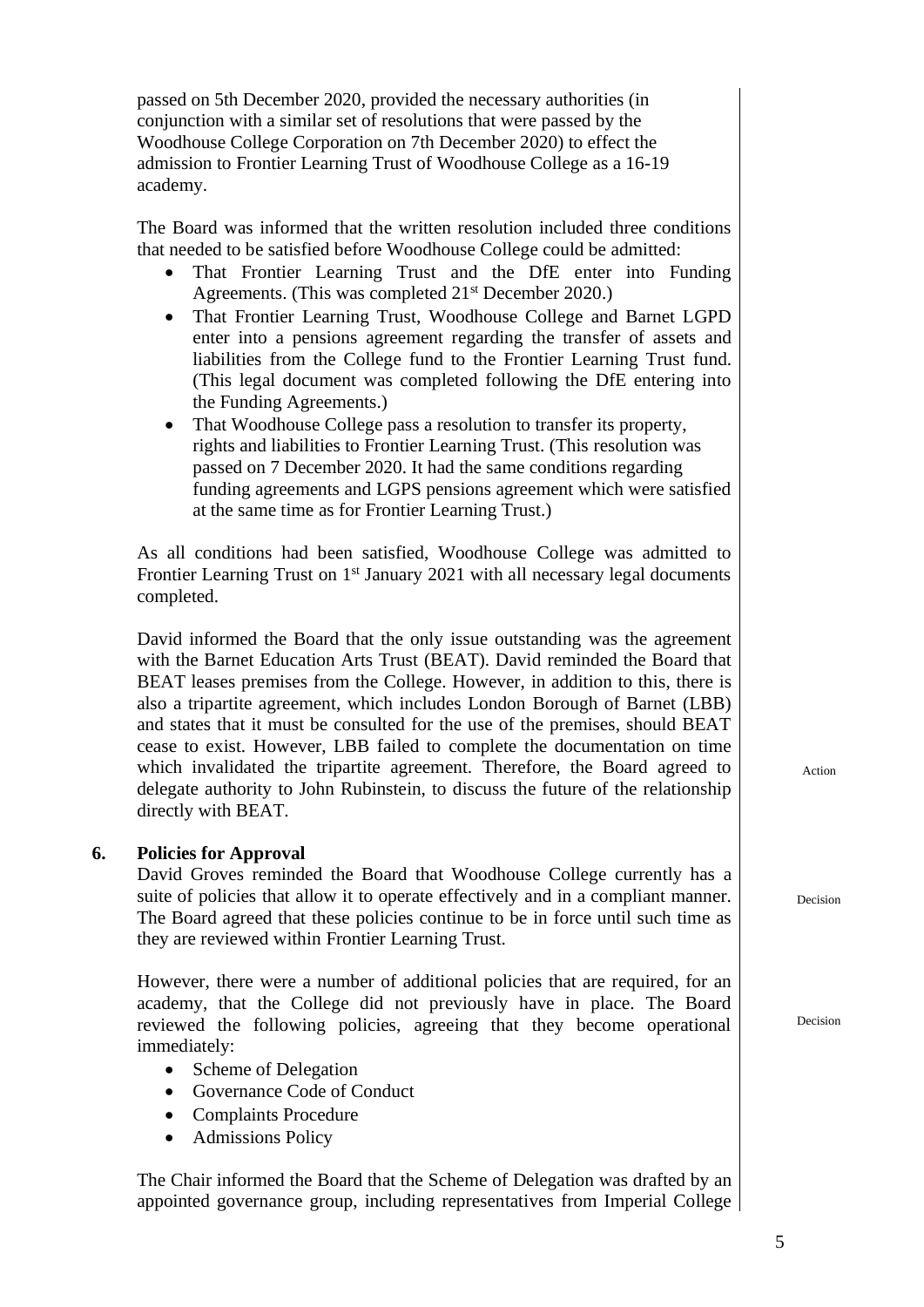London, Woodhouse College and governance experts. The Chair reminded trustees that this must be adhered to, particularly around the decision matrix. John Rubinstein explained that Woodhouse College has never been required to have an admissions policy and reminded the Board that admissions criteria for a sixth form college differ from that of a school, as the College must ensure that it fills all places whilst balancing its subjects. **Following a question from the trustees**, it was agreed that a discussion on the definition of a partner school should be explored and specified on the College website. Action The Board agreed that where any existing policy conflicts with any of the four new policies approved above, the new policies would take precedence. The Board agreed to delegate authority to the CEO (for Trust-wide policies) or Principal (for school policies) to be able to make: • changes required to ensure ongoing compliance with legislation, statutory guidance, or case law; and/or • minor administrative changes that do not change the substance of the policy or its procedures. **Decision** However, the Board noted that any such amendments to a policy would need to be approved by the Chair of the committee that would ordinarily approve that policy. Where a change to the substance of the policy is proposed, the revised policy would need approval from the relevant committee. **7. Budget for January to August 2021** Claire Mugridge presented the budget for the remaining 8 months of the 2020/21 financial year, explaining that this was prepared using the budget previously approved by the Board of Woodhouse College for the year ending  $31<sup>st</sup>$  July 2021. Claire went on to remind the Board that the financial year now runs from September to August, in accordance with academy rules, but that an extra month of funding will be received from the ESFA. Claire explained that the operating deficit in the original Woodhouse College budget was £73k. For Frontier Learning Trust, this deficit increases to £185k but with a surplus of £70k forecast for 2021/22. Claire reminded the Board that the deficit in the Woodhouse budget for the full year was originally forecast to be £223k and that this had been updated to £323k for Frontier Learning Trust for the 8 months to  $31<sup>st</sup>$  August 2021. John Rubinstein informed the Board that Woodhouse College is a member of

the Sixth Form College Association, which negotiates nationally for pay deals for teaching staff and support staff. John explained that this is separate from the statutory school teacher's national pay bargaining process. The SFCA negotiations with unions have not yet been formally concluded but the Board noted that it is expected that a pay increase of around 2.5% will be agreed for teachers in the coming weeks, which will be backdated to September 2020.

Claire informed the Board that, in the past few years, Woodhouse College has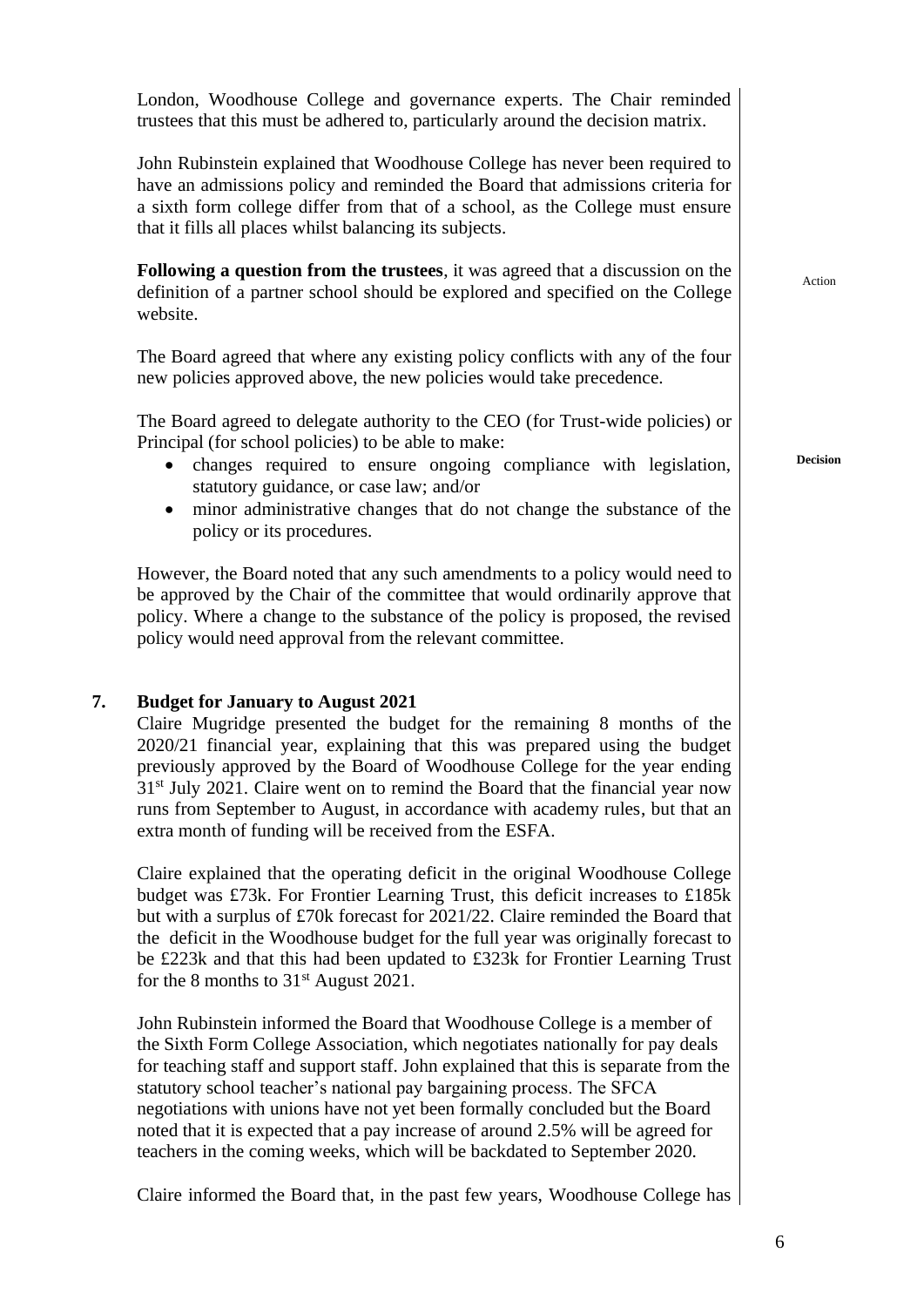seen an increase in students with Educational Healthcare Plans (EHCPs). The College currently has eight students with EHCPs, which creates additional costs but is met with additional income to support those students. **Trustees questioned** why an additional £50k of income was received for these students but only £25k of expenditure. Claire explained that the College already has some measures in place to be able to support these students and current staff can be easily reallocated at zero cost.

Claire explained that additional costs related to the Covid-19 pandemic have been allocated under the relevant budget headings and are predominantly health & safety and canteen costs. Claire also reminded the Board that the College has had to close its lettings facilities again, given the recent lockdown, and the estimate of £100k of lettings income will be optimistic. Claire confirmed that, to date, £30k of lettings income has been received since September 2020. On the plus side, Claire reminded the Board that it is estimated that £63k of VAT will be reclaimed.

**In response to a question from trustees,** Claire confirmed that the College usually receives some donations from parents. However, Claire went on to inform the Board that the Principal has not asked for donations this year, given that many people are in financial difficulty as a result of the pandemic.

It was agreed that a high-level tutorial on academy finances would be prepared by Claire Mugridge and David Groves and delivered to those trustees who feel they would benefit.

The Board reviewed in detail the capital budget and agreed to review it again at Easter, with a view to being able to carry out additional work during the summer holidays.

Claire informed the Board of the Condition Improvement Fund, which allows academies to bid for funding to improve their site. The Board was informed that phase 1 of the fire alarm project was completed last year and there are plans to submit a bid for phase 2, which would upgrade the alarm system in the remaining three buildings. Claire explained that this work is estimated to cost around £240k, with the College contributing 15%. The Board approved the submission of this bid, noting that the College is currently meeting all of its fire safety requirements.

Finally, the Board approved the 2020/21 budget. The Chair reminded the Board that the College currently has around £2m in reserves but additional Covidassociated costs and a decrease in lettings income has led to a deficit. The Chair explained that the Board will have full financial oversight for the first year of the Trust, but a Finance & Operations Committee will be convened in 2021/22 to have delegated responsibility to analyse the finances in more in detail going forward. It was agreed that the monthly management accounts would be sent to Peter Green (as Chair of Trustees), Adrian Marrocco and Ellie Smith for their informal review.

#### **8. Meeting Dates for 2020/21**

The meeting dates for Board, Audit & Compliance, Search & Governance and  $\vert$  Decision

Action

Decision

Decision

Action